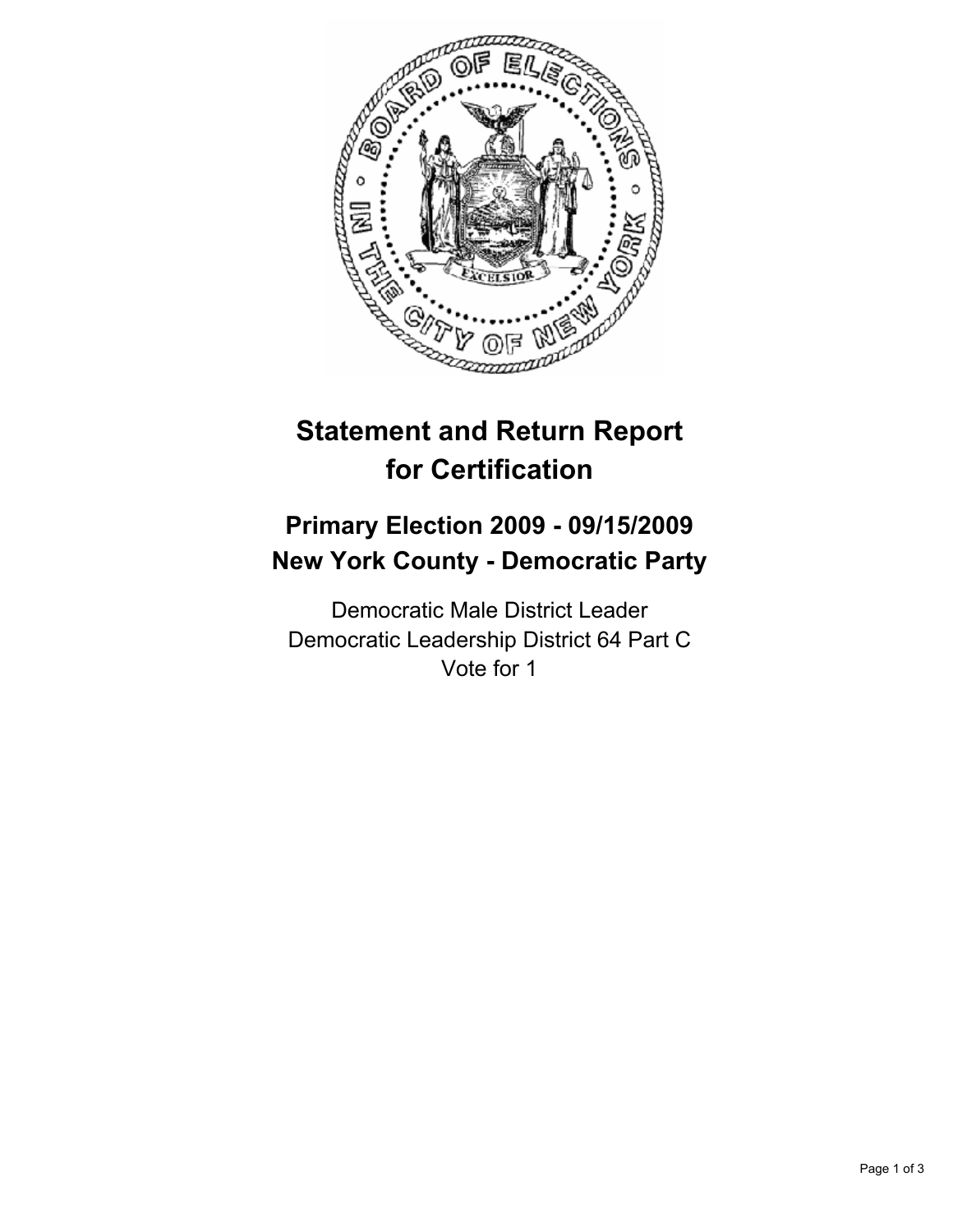

## **Assembly District 64**

| <b>Total Votes</b>   | 1.538 |
|----------------------|-------|
| AVRAM SOLOMON TURKEL | 523   |
| <b>PAUL NEWELL</b>   | 1.015 |
| AFFIDAVIT            | 42    |
| ABSENTEE/MILITARY    | 44    |
| <b>EMERGENCY</b>     | 3     |